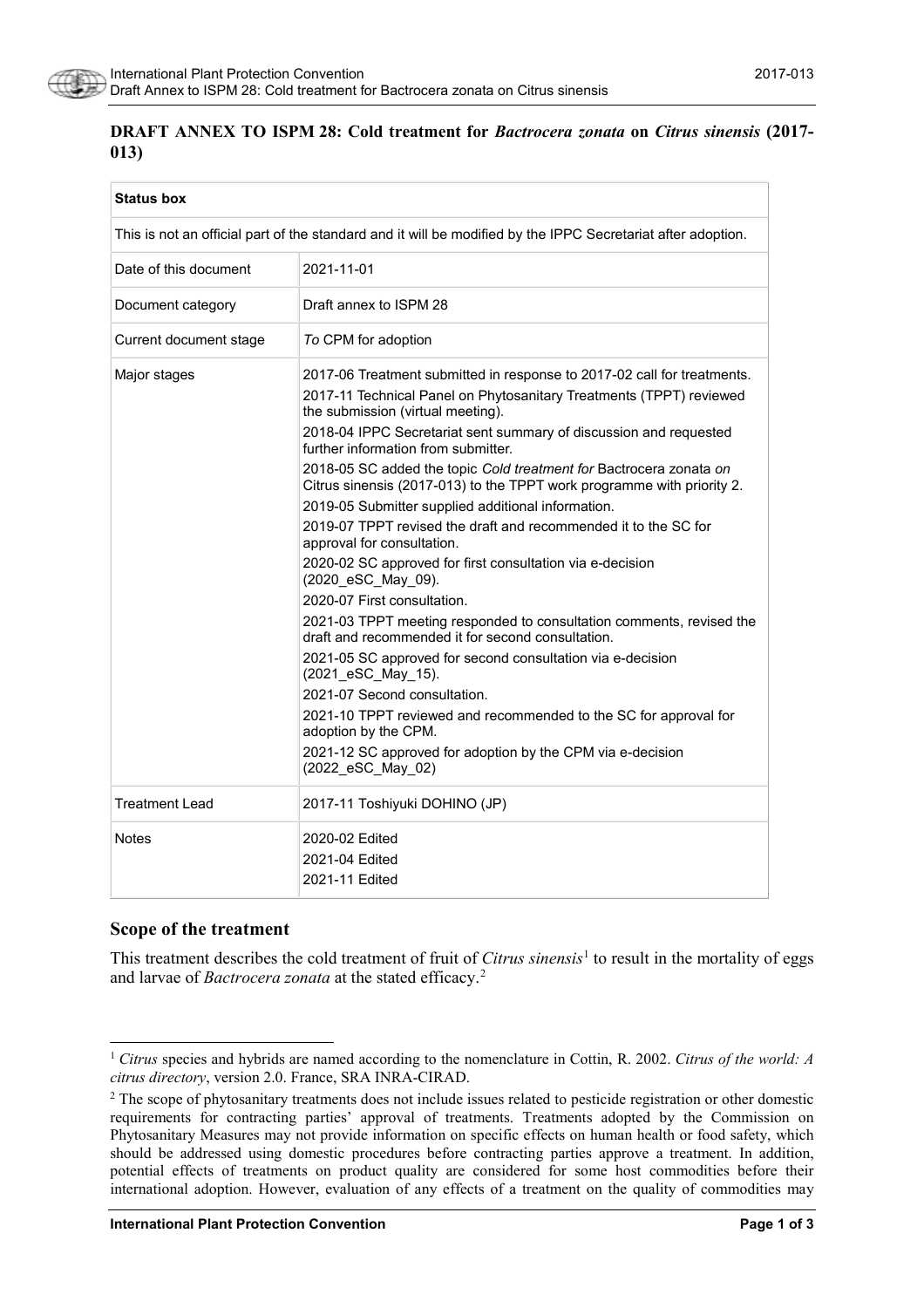| TT CAUDULU UUSUI IPUUD           |                                                                  |
|----------------------------------|------------------------------------------------------------------|
| <b>Name of treatment</b>         | Cold treatment for Bactrocera zonata on Citrus sinensis          |
| <b>Active ingredient</b>         | n/a                                                              |
| <b>Treatment type</b>            | Physical (cold)                                                  |
| <b>Target pest</b>               | <i>Bactrocera zonata</i> (Saunders, 1842) (Diptera: Tephritidae) |
| <b>Target regulated articles</b> | Fruit of Citrus sinensis                                         |

# **Treatment description**

### **Treatment schedule**

1.7 °C or below for 18 continuous days.

There is 95% confidence that the treatment according to this schedule kills not less than 99.9916% of eggs and larvae of *Bactrocera zonata*.

The fruit must reach the treatment temperature before treatment exposure time commences. The fruit core temperature should be monitored and recorded, and the temperature should not exceed the stated level throughout the duration of the treatment.

This treatment should be applied in accordance with the requirements of ISPM 42 (*Requirements for the use of temperature treatments as phytosanitary measures*).

### **Other relevant information**

In evaluating this treatment, the Technical Panel on Phytosanitary Treatments considered issues associated with temperature regimes and thermal conditioning, taking into account the work of Hallman and Mangan (1997).

The efficacy of this schedule was calculated based on 35 733 third-instar larvae treated with no survivors. This number is based on 36 820 larvae, corrected per replicate for control mortality; the average control mortality was 2.06%.

This schedule wasi based on the work of Hallman *et al.* (2013a, 2013b), Hashem, Soliman and Soliman (2004) and Mohamed and El-Wakkad (2009). The schedule was developed using the cultivars 'Valencia' and 'Navel', and using larval mortality.

### **References**

The present annex may refer to ISPMs. ISPMs are available on the International Phytosanitary Portal (IPP) at [https://www.ippc.int/core-activities/standards-setting/ispms.](https://www.ippc.int/core-activities/standards-setting/ispms)

- **Hallman, G.J. & Mangan, R.L.** 1997. Concerns with temperature quarantine treatment research. *In* G.L. Obenauf, ed. *Proceedings of the 1997 Annual International Research Conference on Methyl Bromide Alternatives and Emissions Reduction*, San Diego, CA, 3–5 November 1997, pp. 79-1– 79-4. Fresno, United States of America, Methyl Bromide Alternatives Outreach. (also available at [https://www.mbao.org/static/docs/confs/1997-sandiego/papers/079hallman.pdf\)](https://www.mbao.org/static/docs/confs/1997-sandiego/papers/079hallman.pdf).
- **Hallman, G.J., Myers, S.W., Taret, G., Fontenot, E.A. & Vreysen, M.J.B.** 2013a. Phytosanitary cold treatment for oranges infested with *Bactrocera zonata* (Diptera: Tephritidae). *Journal of Economic Entomology*, 106: 2336–2340.
- **Hallman, G.J., Myers, S.W., El-Wakkad, M.F., Tadrous, M.D. & Jessup, A.J.** 2013b. Development of phytosanitary cold treatments for oranges infested with *Bactrocera invadens* and *Bactrocera*

 $\ddot{\phantom{a}}$ 

require additional consideration. There is no obligation for a contracting party to approve, register or adopt the treatments for use in its territory.